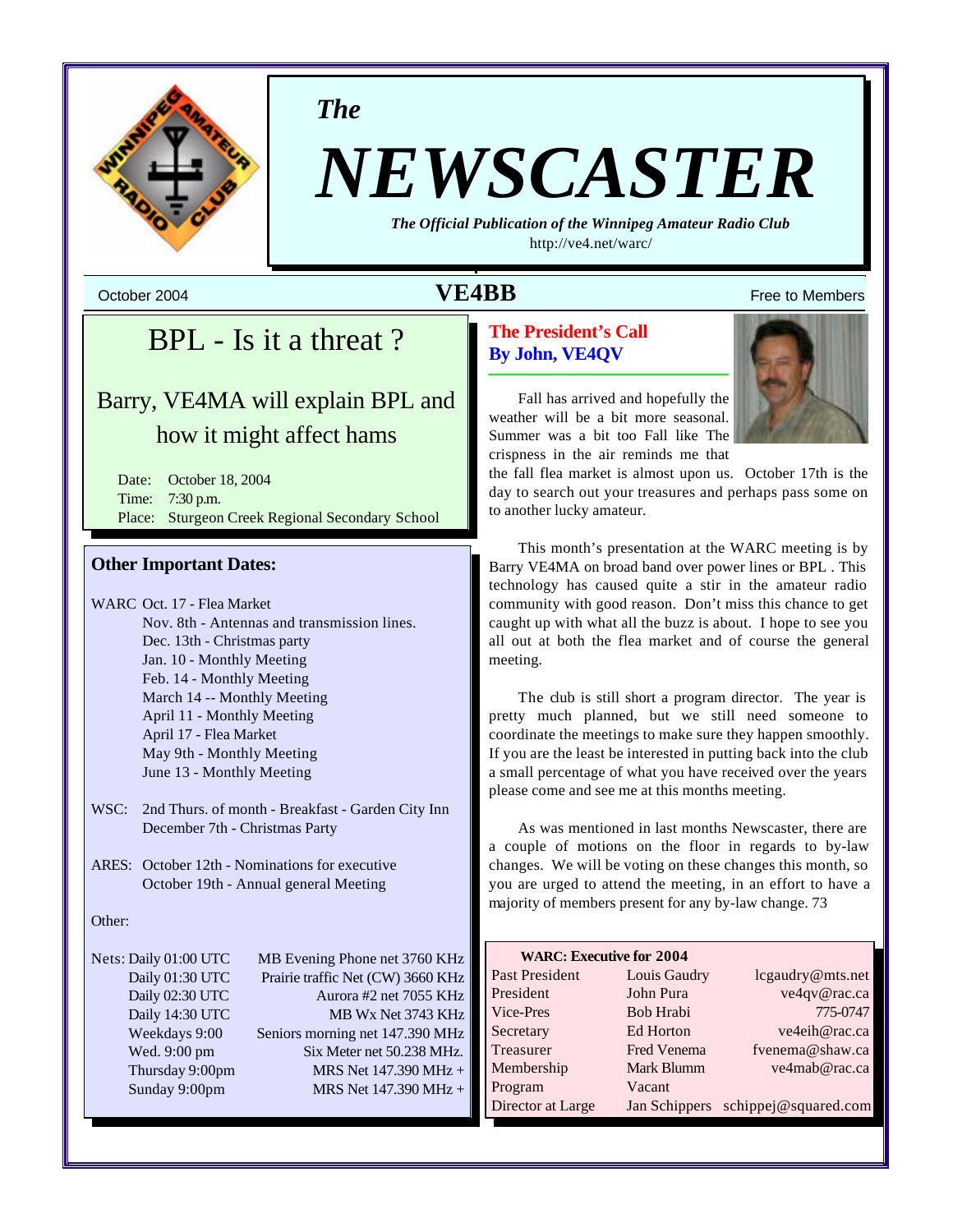# **Winnipeg Senior Citizens Radio Club By Adam, VE4SN, Past-President.**



As I sit here putting computer to

paper in an effort to come up with some newsy items to put into the next WARC Newsletter, I notice that there is a strange pitter-pat on the window. Closer examination shows the presence of snow flurries and sleet! It didn't last long but it sure brings down the curtain on a summer that never was. Along with the high winds and the cool temperatures, this heralds the antenna repair and installation season! So, for those of you who have antenna work scheduled, now's the time to get at it!

On a more serious vein, things at the Winnipeg Senior Citizens Radio Club are moving along pretty much as they should. You are all no doubt aware by now that our regular September breakfast gathering was cancelled due to renovations at the Garden City Inn.

We decided to cancel instead of taking it somewhere else to avoid the hassle this would have probably generated. Also, there was no guarantee of getting a separate room as we have at Garden City. Just be sure to mark October 14th on the calendar as that is the date for our October breakfast get together, same time and place as always.

After a couple of months of rest and relaxation, the Club Executive Board held their first meeting of the new season on September 15th. Among other business, the Board approved the applications of two new members. They are: Dave O'Hara, VE4WOH and Allan Thoren, VE4YZ. A warm welcome is extended to these hams and wishes that they



enjoy a long and happy association with our Club. Another reminder to all Club members: Since I am the Nominating Committee for this years election, please get in touch with me if you have a desire to serve on the Executive Board or even hold a position as an Executive Officer. Get involved…. it can be fun!!

This year's Basic Radio Course is now past the first month of intense study and I'm sure that all the aspiring hams to be are well settled into the routine. Good luck to all of them!

Finally, on the same theme as in my first paragraph, with the days getting progressively shorter, the nights getting cooler and the geese pointing their beaks southward, it won't be long before "Gingle Bells" will be top of the hit parade on a daily basis! I might be slightly premature but I do want to remind everyone to get their tickets for our annual Christmas Party as soon as possible because, before you know it, December 7th will be upon us. This event is the apex of our social year and I'm sure you would not want to miss it!

# **WPGARES Jeff Dovyak VE4MBQ**

Six members (VE4s HK, MMG, JNF, TJR, WF, and MBQ) attended the CPWA Manitoba Chapter special presentation THURS 09SEP "Clearing The Way for Recovery At Ground Zero" given by Martin J. Bellew, Director of the Bureau of Waste Disposal NYC.

CANWARN Net Control wrapped up SUN 12 SEP for the 2004 Summer Severe Weather Season. We ran 5 weather nets:

11MAY Snowstorm, 19 MAY Funnel Cloud Advisory, 15 JUN Tornado Warning in Brandon & Thunderstorms, 17 JUN possible severe weather, 04 JUL Severe thunderstorms S.E. Manitoba. In 2003 we ran 11 Weather nets. Fourteen ARES members took 1 week on-call shifts for VE4WWO from 0930-1730h or 1730-2130h DAILY. Thanks to our 2004 CANWARN Net Controllers: VE4s: ALW, ESX, WF, FV, MBQ, AJR, RCJ, MAQ, SE, RST, ACX, DWG, HAZ; and VA4AA.

WPGARES 2m repeater VE4ARS was installed on WED 15 SEP 2004. Thanks to the installation team of VE4s ACX, EAR, and HK. The repeater is located in north Winnipeg, very good city-wide coverage for mobiles and bast-stations, very good coverage for HTs on the north side of Winnipeg (i.e. Tyndall Park to Transcona). The repeater project took a while to come to fruition but we would not have been able to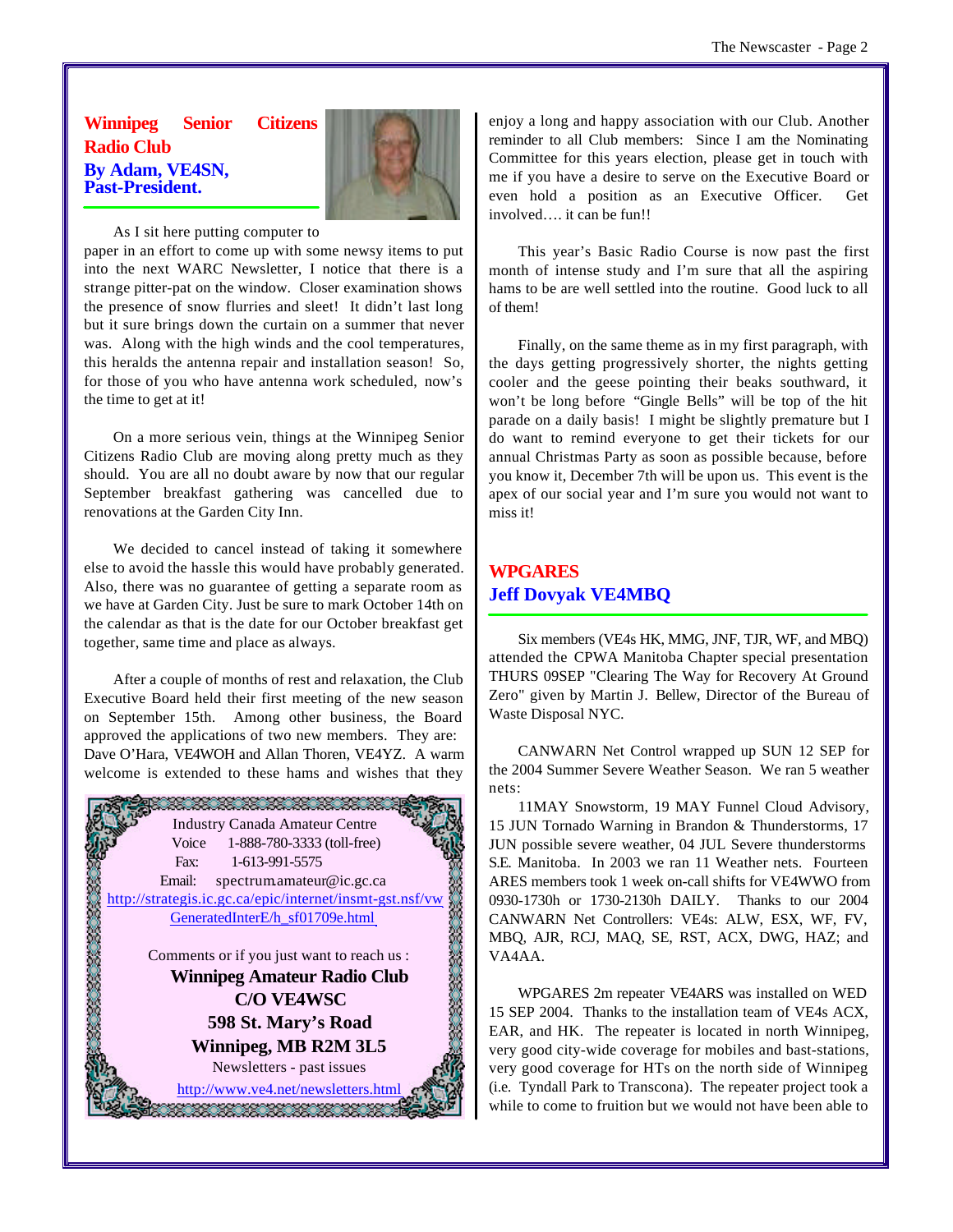be successful without the donation of the cabinet and original electronics by Don VE4DWG, programming the CW ID'er by Wayne VE4WTS, assembling the necessary repeater components (and donating many of them including the radio, controller and duplexers) by Yori VE4ACX. The cooperation of the City of Winnipeg, particularly Ed Richardson, Radiocommunication Engineer was excellent.

Thirteen WPGARES members participated on SAT 18SEP in Exercise 45, which was a surprise telephone fan-out and coverage test net for VE4ARS. The participants in the Test Net were VE4s: GWN, DWG, ACX, YYL, OAK, MMG, EIH, HAZ, ESX, CLK, KU, DWG, MBQ, and EE.

Twenty-five Amateurs provided volunteer Amateur communications SUN 19 SEP for the Terry Fox Run (PSE-84). We covered the 4 run sites in Winnipeg (Assiniboine Park, The Forks, Kildonan Park, and Harborview Park) as well as the Provincial Office. Thanks to VE4s: KAZ, OAK, BSR, TJR, BOY, MMD, TOS, PPG, CEU, ALP, LYN, SBS, ESQ, EIH, DAR, HK, ZAP, STS, DWG, ESX, YYL, GWN, AJR, MBQ; KB7REU and Zachary. Approximately 25% of the volunteers were from Pathfinders ARC.



Special Thanks to: Interlake ARC for use of VE4ARC WSCRC for use of VE4CNR Pathfinders ARC for use of their UHF repeater.

15-Amateurs provided volunteer Amateur comm's SUN 26 SEP for the Superwalk for Parkinson's at St Vital Park (PSE-82). Thanks to VE4s: GWN, CRS, AJR, NRS, PL, DAR, KAZ, KDB, GWB, OAK, YYL, DL, TOS, JNF, ESX.



Special Thanks to:

Tom VE4SE and Ruth VE4XYL for loan of ARES Traffic Vests

Jim VE4AJR for loan of base station radio Richard VE4ESX for organizing the ARES operation.

Nominations for the 2004-05 Winnipeg ARES Executive must be submitted to Jeff VE4MBQ by TUE 12 OCT 2004. Our Annual General Meeting is 1900h TUE 19 OCT 2004 Sir Wm Stephenson Library 765 Keewatin Street.

I would like to thank Rogers Wireless for their on-going support of WPGARES via the pagers provided for the AECs and myself.

# းလံုးႏွင္းလံုးလံုးလံုးလံုးလံုးလံုးလံုးလံု **Fall Flea Market**

*Sunday October 17th Heritage-Victoria Community Club 950 Sturgeon Road 10:00 AM*

ား အသုံးဝေးခွင့်သူ အသုံးဝေးခွင့်သူ

# \$2.00 Entrance Fee

**PostopedCeapea** 

Call Ruth VE4XYL 837-6915 to book your table

၁၁.<br>၁၁. Volunteers wanted - Please contact Bob - VE4ZAP if  $\sum_{i=1}^{n}$  you are able to help out.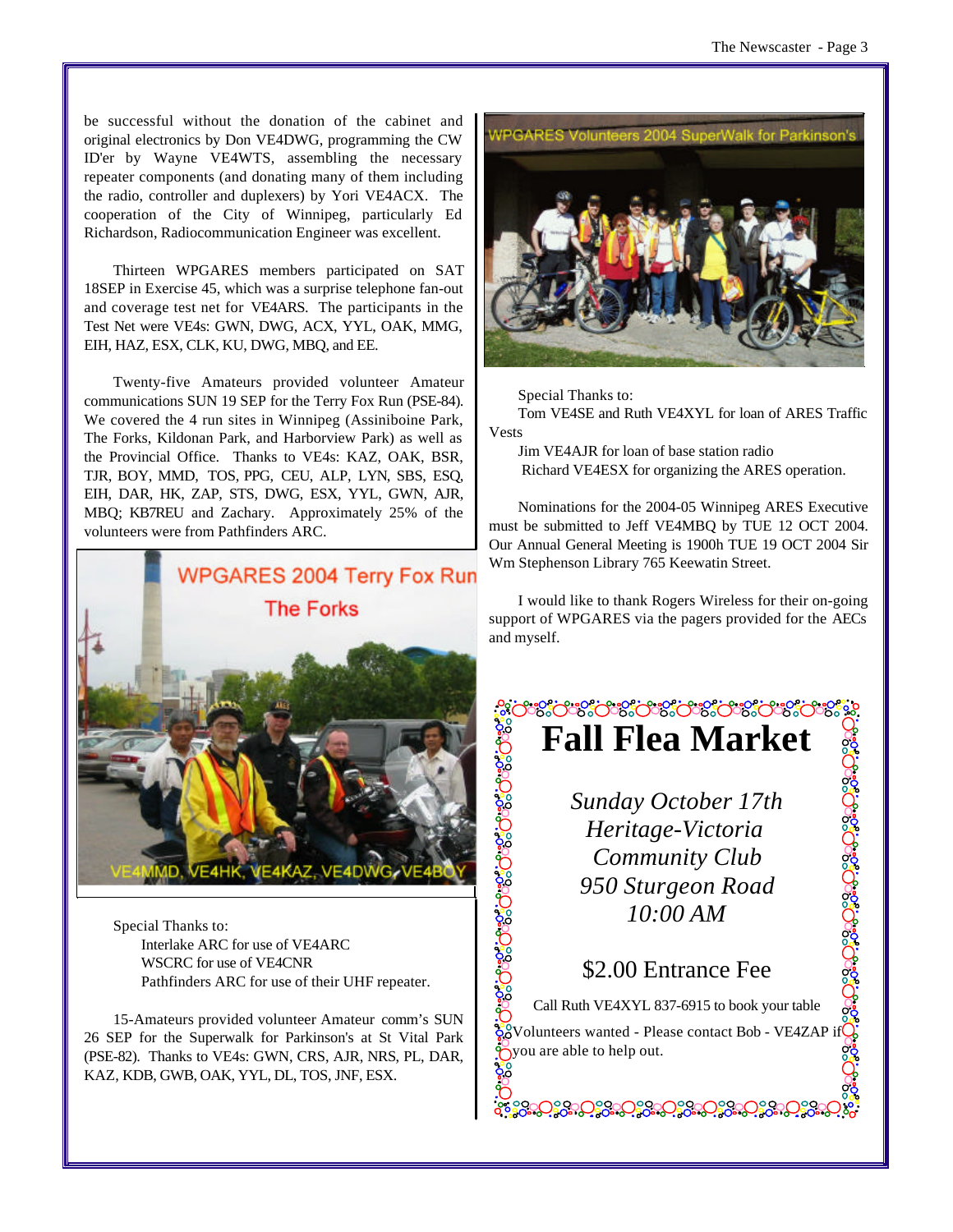# **News from the Net**

#### *RAC Bulletin 04-23E*

*RAC Submits Proposal on Amateur Radio Call Signs to Industry Canada* 

On 30 August, 2004, RAC President Daniel Lamoureux, VE2KA submitted an RAC proposal on Amateur Radio Call Signs to Industry Canada's Director-general, Radiocommunications and Broadcasting Regulatory Branch, Mr. Jan Skora. This Proposal, approved by the RAC Board of Directors, makes recommendations to Industry Canada on changes to Call Sign Policy and Special Event Prefixes as the result of the WRC-2003 decisions amending the ITU International Radio Regulations to permit call signs in the Amateur Service to have up to four characters in the suffix. The Proposal is available in the News section on the RAC web site at [http://www.rac.](http://www.rac)[cahttp://www.rac.ca.](cahttp://www.rac.ca) Amateurs with questions for RAC should direct them to their regional RAC Director

## *Important Amateur Radio issues being discussed at meetings in Geneva*

Last week and this week (September 6th to 15th), two important amateur radio questions are under discussion by the ITU in Geneva.

The first is an IARU proposal for a new amateur band from 135.7-137.8 kHz. This proposal, is moving forward well, and it appears that there will be support for a new world wide allocation at the next World Radio Conference in 2007.

The second, is a proposal from the short wave broadcasting community for up to 850 KHz more spectrum between 4 and 10 MHz. If approved, the spectrum would have to be given up by other users, namely the fixed service, the mobile service, the amateur radio service and the radio navigation service. None of these are interested in giving up spectrum. The discussions are well along, but there is no solution in sight.

For both of the above items, amateurs from Canada, the USA, the UK, and Japan are actively participating. Amateurs from many other countries are also present but active in other areas.

Later in September, and during much of October, these same issues, as well as matters related to BPL, will be discussed by other groups with different points of view.

In all of these meetings, Ken Pulfer VE3PU will be attending on behalf of the IARU, and will also be a member of the Canadian delegation. He has agreed to provide the RAC web site with news reports as the meetings progress. *-- (RAC News Service)* 

#### *Tracking Spacecraft Online*

Do you use software to track Amateur Radio satellites and other man-made objects orbiting our planet? Well, forget about it! Throw the tracking software in your computer's dumpster and go to Science @ NASA's Satellite Tracking Web site where the tracking is done online. All you need is a Java-capable Web browser to track ham, weather, and search and rescue satellites, as well as the International Space Station, shuttles, the Hubble telescope, etc.

The live three-dimensional tracking Java applet, J-Track 3D, displays over "700 satellites swarming about our earth. You can rotate the display and modify all kinds of settings. The display will also zoom in and out."

This is truly amazing stuff to this writer. Use your mouse to rotate the display to center it on your location, and then use your mouse to shift and click to zoom into your location and see what is orbiting above you. Click on an object in the display and its name and orbit appears.

J-Track is a Java applet that tracks space objects in two dimensions on what looks like a standard Mercator world map projection. Besides providing tracking information, this display also indicates the current grayline, so it is useful to DXers, as well as satellite users.

Did you ever see a light moving across the night sky and wonder if it's an airplane, spacecraft, or even a UFO? Many people enjoy satellite watching as a fun hobby, and you can join them using J-Pass. Using your location and the latest available tracking data, J-Pass predicts the times a satellite will pass overhead and generates a chart showing the path of the craft through your sky. This applet is so user-friendly that you do not have to configure it with your latitude and longitude. Instead, plug in your ZIP code and the applet calculates your coordinates for you.

There are many things to explore on this Web site. I spent hours finding new, neat things to try out and you will, too. I highly recommend it. Thanks to Don Dunn, AB2NM, for suggesting this Web site:

<http://science.nasa.gov/Realtime> *-- (Stan Horzepa, WA1LOU ARRL)* 

#### *47th Jamboree on the Air - 16-17 October 2004*

JOTA is an annual event in which about 500,000 Scouts and Guides all over the world make contact with each other by means of amateur radio. It is a real Jamboree during which Scouting experiences are exchanged and ideas are shared, thus contributing to the world brotherhood of Scouting The JOTA is a world-wide event. Units may operate for 48 hours or any part thereof, from Saturday 00.00 h until Sunday 24.00 h local time. It is for members of the World Organization of the Scout Movement (WOSM), and also for members of the World Association of Girl Guides and Girl Scouts (WAGGGS).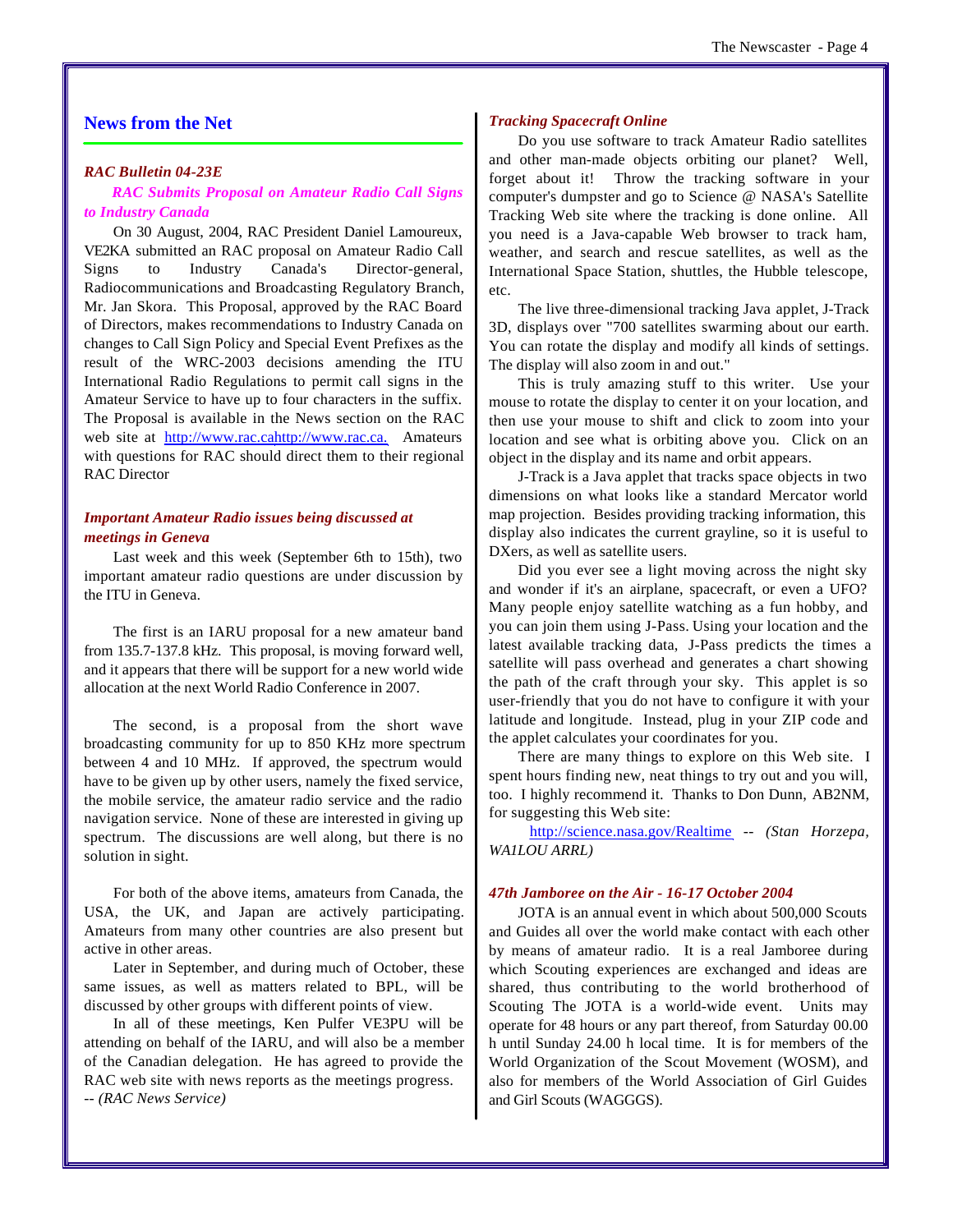World Scout Frequencies:

|                 | Band SSB (phone) CW (morse)                                                                                                                                                                                                                                                                                                      |            |  |
|-----------------|----------------------------------------------------------------------------------------------------------------------------------------------------------------------------------------------------------------------------------------------------------------------------------------------------------------------------------|------------|--|
| 80 m            | 3.740 & 3.940 MHz                                                                                                                                                                                                                                                                                                                | 3.590 MHz  |  |
| 40 <sub>m</sub> | 7.090 MHz                                                                                                                                                                                                                                                                                                                        | 7.030 MHz  |  |
| 20 <sub>m</sub> | 14.290 MHz                                                                                                                                                                                                                                                                                                                       | 14.070 MHz |  |
| 17m1            | 8.140 MHz                                                                                                                                                                                                                                                                                                                        | 18.080 MHz |  |
| 15 <sub>m</sub> | 21.360 MHz                                                                                                                                                                                                                                                                                                                       | 21.140 MHz |  |
| 12 <sub>m</sub> | 24.960 MHz                                                                                                                                                                                                                                                                                                                       | 24.910 MHz |  |
| 10 <sub>m</sub> | 28.390 MHz                                                                                                                                                                                                                                                                                                                       | 28.190 MHz |  |
|                 | $\alpha$ and $\alpha$ and $\alpha$ and $\alpha$ and $\alpha$ and $\alpha$ and $\alpha$ and $\alpha$ and $\alpha$ and $\alpha$ and $\alpha$ and $\alpha$ and $\alpha$ and $\alpha$ and $\alpha$ and $\alpha$ and $\alpha$ and $\alpha$ and $\alpha$ and $\alpha$ and $\alpha$ and $\alpha$ and $\alpha$ and $\alpha$ and $\alpha$ | $\cdots$   |  |

Full details of this event can be found online at: [http://home.zonnet.nl/worldscout/NJOnetwork/47JOTAcirc.](http://home.zonnet.nl/worldscout/NJOnetwork/47JOTAcirc) pd *- CARB*

# *Proposal to Permit UK Amateurs Access to 7100 -7200 kHz*

Ofcom is proposing to vary the Foundation, Intermediate and Full amateur radio licences to permit UK amateurs to operate in the band 7100 to 7200 kHz. The band would be allocated to the Amateur Service on a Secondary basis, and would be available on the basis of non-interference to other services, inside or outside the United Kingdom *-- RSGB*

## *Jamboree On The Air*

October 16 & 17th <http://www.scouts.com.au/discover/index.html> <http://www.scout.org/jota> JOTA HF Voice Calling Frequencies 3590, 7090, 14190, 21190, 28590 kHz 14290, 18140, 21360, 24960, 28390 kHz (DX)

# *Ofcom Proposal to Permit UK Amateurs to Use 7100 - 7200 kHz*

Ofcom is proposing to vary the Foundation, Intermediate and Full amateur radio licences to permit UK amateurs to operate in the band 7100 to 7200 kHz. The band would be allocated to the Amateur Service on a Secondary basis, and would be available on the basis of non-interference to other services, inside or outside the United Kingdom. Ofcom announced a one-month consultation period beginning on 23 September and all licence-holders are invited to make representations to this proposal in writing or by e-mail. Responses should be sent to Denise Carter, Ofcom, 2 - 130 Riverside House, 2a Southwark Bridge Road, London SE1 9HA or e-mailed to amateurcb@ofcom.org.uk, to arrive not later than 23 October. A link to the notification of the proposed change on the Ofcom website can be found on the RSGB site. *RSGB*

### *Resignations of RAC President and First Vice-president*

RAC regrets to announce that effective immediately, RAC President Daniel Lamoureux, VE2KA, and First Vice-president Bob Nash, VE3KZ have resigned from their positions for medical reasons. Both officers have been hospitalized with severe, heart-related problems. The RAC Board of Directors and Executive thank them both for their dedicated service to amateur radio and RAC, and are confident that all radio amateurs wish them a full recovery and fast return to the amateur bands.

The RAC Board of Directors will convene a special meeting of the Board as quickly as possible and in accordance with the Constitution to deal with the vacancies on the Executive created by these resignations. *-- RAC*

### *Progress at meetings in Geneva*

Here is a very brief report on some developments at the September 2004 meetings of the International Telecommunications Union in Geneva.

1. So far, at least, the proposal for a new world-wide amateur band at 135 kHz has not encountered any significant opposition. It is still early in the preparations for WRC 2007, however, and much may change between now and then.

2. The review of the spectrum between 4 and 10 MHz is well underway. The IARU has renewed its proposal for a full 300 KHz worldwide allocation to amateur radio at 40 metres. Most of the discussions however have centred on the shortwave broadcast demands for more spectrum, and fixed and mobile service opposition to such an expansion.

3. Some progress is being made in providing input to studies on the impact of BPL on HF Radio Services, despite opposition from the US administration. The next set of meetings in early October should be interesting. Canada has yet to make its position known on this question.

4. Later on in October, the HF broadcasters will be holding their own meetings, and collecting evidence to support their case for more HF spectrum *-- RAC*

# *RAC Submits Proposal on Amateur Radio Call Signs to Industry Canada*

On 30 August, 2004, RAC President Daniel Lamoureux, VE2KA submitted an RAC proposal on Amateur Radio Call Signs to Mr. Jan Skora, Industry Canada's Director General, Radiocommunications and Broadcasting Regulatory Branch.

This proposal, approved by the RAC Board of Directors, makes recommendations to Industry Canada on changes to Call Sign Policy

and Special Event Prefixes as the result of the WRC-2003 decisions amending the ITU International Radio Regulations to permit call signs in the Amateur Service to have up to four characters in the suffix.

The Proposal is available on this web site by clicking <http://www.rac.ca/news/callsigns.doc> Amateurs with questions for RAC should direct them to their regional RAC **Director**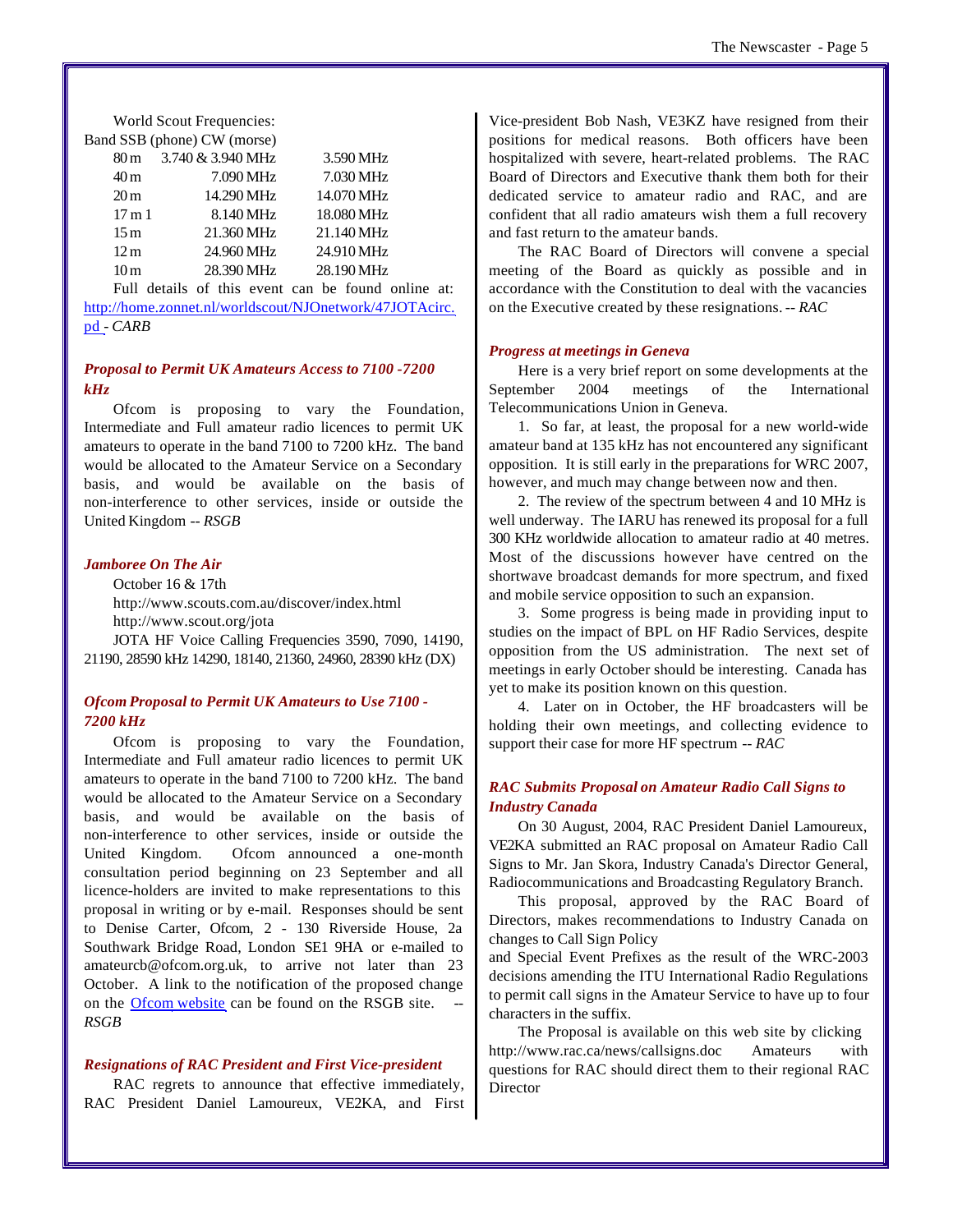| October, 2004<br><b>TARA PSK Rumble Contest</b><br><b>UCWC</b> Contest<br><b>CW</b><br>Oceania DX Contest<br>Phone<br>CW/SSB<br>F9AA Cup Contest<br>International HELL-Contest (1)<br><b>HELL</b><br><b>EU Autumn Sprint</b><br><b>SSB</b><br>California QSO Party<br><b>UBA ON Contest</b><br><b>SSB</b><br>RSGB 21/28 MHz Contest<br>SSB<br><b>German Telegraphy Contest</b> | 0000Z<br>0000Z<br>0800Z<br>12000Z<br>1400Z<br>500Z<br>1600Z<br>0600Z<br>0700Z | Oct 2<br>Oct 2<br>Oct 2<br>Oct 2<br>Oct 2<br>Oct 2<br>Oct 2 |
|--------------------------------------------------------------------------------------------------------------------------------------------------------------------------------------------------------------------------------------------------------------------------------------------------------------------------------------------------------------------------------|-------------------------------------------------------------------------------|-------------------------------------------------------------|
|                                                                                                                                                                                                                                                                                                                                                                                |                                                                               |                                                             |
|                                                                                                                                                                                                                                                                                                                                                                                |                                                                               |                                                             |
|                                                                                                                                                                                                                                                                                                                                                                                |                                                                               |                                                             |
|                                                                                                                                                                                                                                                                                                                                                                                |                                                                               |                                                             |
|                                                                                                                                                                                                                                                                                                                                                                                |                                                                               |                                                             |
|                                                                                                                                                                                                                                                                                                                                                                                |                                                                               |                                                             |
|                                                                                                                                                                                                                                                                                                                                                                                |                                                                               |                                                             |
|                                                                                                                                                                                                                                                                                                                                                                                |                                                                               |                                                             |
|                                                                                                                                                                                                                                                                                                                                                                                |                                                                               | Oct 3                                                       |
|                                                                                                                                                                                                                                                                                                                                                                                |                                                                               | Oct 3                                                       |
|                                                                                                                                                                                                                                                                                                                                                                                | 0700Z                                                                         | Oct 3                                                       |
| <b>International HELL-Contest</b><br><b>HELL</b>                                                                                                                                                                                                                                                                                                                               | 1900Z                                                                         | Oct 3                                                       |
| <b>ARS</b> Spartan Sprint                                                                                                                                                                                                                                                                                                                                                      | 0100Z                                                                         | Oct 5                                                       |
| <b>YLRL Anniversary Party</b><br>CW                                                                                                                                                                                                                                                                                                                                            | 1400Z                                                                         | Oct 6                                                       |
| 432 MHz Fall Sprint                                                                                                                                                                                                                                                                                                                                                            | 1900 Loc                                                                      | Oct 6                                                       |
| SARL 80m QSO Party                                                                                                                                                                                                                                                                                                                                                             | 1700Z                                                                         | Oct 7                                                       |
| SSA 10 m Aktivitetstest CW/SSB/FM                                                                                                                                                                                                                                                                                                                                              |                                                                               |                                                             |
| <b>HELL</b>                                                                                                                                                                                                                                                                                                                                                                    | 1700Z                                                                         | Oct 7                                                       |
| <b>International HELL-Contest</b><br><b>RTTY</b>                                                                                                                                                                                                                                                                                                                               | 1700Z                                                                         | Oct 3                                                       |
| Makrothen                                                                                                                                                                                                                                                                                                                                                                      | 0000Z                                                                         | Oct 9                                                       |
| And                                                                                                                                                                                                                                                                                                                                                                            | 1600Z                                                                         | Oct 9                                                       |
| And                                                                                                                                                                                                                                                                                                                                                                            | 0800Z                                                                         | Oct 10                                                      |
| ${\rm\bf CW}$<br>Oceania DX Contest                                                                                                                                                                                                                                                                                                                                            | 0800Z                                                                         | Oct 9                                                       |
| <b>EU Autumn Sprint</b><br><b>CW</b>                                                                                                                                                                                                                                                                                                                                           | 1500Z                                                                         | Oct 9                                                       |
| Pennsylvania QSO Party                                                                                                                                                                                                                                                                                                                                                         | 1600Z                                                                         | Oct 9                                                       |
| And                                                                                                                                                                                                                                                                                                                                                                            | 1300Z                                                                         | Oct 10                                                      |
| 1700Z<br><b>FISTS Fall Sprint</b>                                                                                                                                                                                                                                                                                                                                              | Oct 9                                                                         |                                                             |
| North American Sprint<br><b>RTTY</b>                                                                                                                                                                                                                                                                                                                                           | 0000Z                                                                         | Oct 10                                                      |
| 10-10 Int. 10-10 Day Sprint                                                                                                                                                                                                                                                                                                                                                    | 0001Z                                                                         | Oct 10                                                      |
| <b>UBA ON Contest</b><br><b>CW</b>                                                                                                                                                                                                                                                                                                                                             | 0600Z                                                                         | Oct 10                                                      |
| <b>YLRL Anniversary Party</b><br><b>SSB</b>                                                                                                                                                                                                                                                                                                                                    | 1400Z                                                                         | Oct 13                                                      |
| <b>JARTS WW</b><br><b>RTTY</b>                                                                                                                                                                                                                                                                                                                                                 | 0000Z                                                                         | Oct 16                                                      |
| Microwave Fall Sprint                                                                                                                                                                                                                                                                                                                                                          | 0600 Loc                                                                      | Oct 16                                                      |
| Worked All Germany Contest                                                                                                                                                                                                                                                                                                                                                     | 1500Z                                                                         | Oct 16                                                      |
| Asia-Pacific Fall Sprint<br><b>CW</b>                                                                                                                                                                                                                                                                                                                                          | 0000Z                                                                         | Oct 17                                                      |
| <b>UBA ON Contest 2m</b>                                                                                                                                                                                                                                                                                                                                                       | 0600Z                                                                         | Oct 17                                                      |
| RSGB 21/28 MHz Contest<br>${\rm\bf CW}$                                                                                                                                                                                                                                                                                                                                        | 0700Z                                                                         | Oct 17                                                      |
| SSA Månadstest nr 10<br><b>SSB</b>                                                                                                                                                                                                                                                                                                                                             | 1400Z                                                                         | Oct 17                                                      |
| SSA Månadstest nr 10<br><b>CW</b>                                                                                                                                                                                                                                                                                                                                              | 1515Z                                                                         | Oct 17                                                      |
| Illinois QSO Party<br><b>CW/SSB</b>                                                                                                                                                                                                                                                                                                                                            | 1800Z                                                                         | Oct 17                                                      |
| W/VE Islands QSO Party                                                                                                                                                                                                                                                                                                                                                         | 1600Z                                                                         | Oct 23                                                      |
| 50 MHz Fall Sprint                                                                                                                                                                                                                                                                                                                                                             | 2300Z                                                                         | Oct 23                                                      |
| <b>FISTS Coast to Coast Contest</b>                                                                                                                                                                                                                                                                                                                                            | 0000Z                                                                         | Oct 24                                                      |
| CQ Worldwide DX Contest<br><b>SSB</b>                                                                                                                                                                                                                                                                                                                                          | 0000Z                                                                         | Oct 30                                                      |
| CQ WW SWL Challenge<br><b>SSB</b>                                                                                                                                                                                                                                                                                                                                              | 0000Z                                                                         | Oct 30                                                      |
| 10-10 Int. Fall Contest<br><b>CW</b>                                                                                                                                                                                                                                                                                                                                           | 0001Z                                                                         | Oct 30                                                      |
| <b>ARCI Fall QSO Party</b>                                                                                                                                                                                                                                                                                                                                                     | 1200Z                                                                         | Oct 30                                                      |
|                                                                                                                                                                                                                                                                                                                                                                                |                                                                               |                                                             |
|                                                                                                                                                                                                                                                                                                                                                                                |                                                                               |                                                             |
| November, 2004                                                                                                                                                                                                                                                                                                                                                                 |                                                                               |                                                             |
| HA-QRP<br>CW                                                                                                                                                                                                                                                                                                                                                                   | 0000Z                                                                         | Nov 1-7                                                     |
| <b>ARS</b> Spartan Sprint                                                                                                                                                                                                                                                                                                                                                      | 0200Z                                                                         | Nov <sub>2</sub>                                            |

| SSA 10 m Aktivitetstest CW/SSB/FM |              | 1700Z | Nov <sub>4</sub>  |
|-----------------------------------|--------------|-------|-------------------|
| <b>IPARC</b>                      | CW           | 0600Z | Nov $6$           |
| A                                 | And          | 1400Z | Nov $6$           |
| Ukrainian DX                      | CW/SSB/RTTY  | 1200Z | Nov <sub>6</sub>  |
| <b>ARRL Sweepstakes</b>           | CW           | 2100Z | Nov <sub>6</sub>  |
| NA Collegiate ARC                 | CW           | 2100Z | Nov <sub>6</sub>  |
| <b>IPARC</b>                      | <b>SSB</b>   | 0600Z | Nov <sub>7</sub>  |
|                                   | And          | 1400Z | Nov <sub>7</sub>  |
| Anatolian ATA                     | PSK31        | 0900Z | Nov <sub>7</sub>  |
| <b>High Speed Club</b>            | CW           | 0900Z | Nov <sub>7</sub>  |
|                                   | And          | 1500Z | Nov <sub>7</sub>  |
| DARC 10-Meter                     | Digital      | 1100Z | Nov <sub>7</sub>  |
| <b>YO</b> International           | <b>PSK31</b> |       | 1600Z Nov 11-19   |
| WAE DX                            | <b>RTTY</b>  | 0000Z | Nov $13$          |
| JIDX                              | Phone        | 0700Z | Nov $13$          |
| <b>SARL Field Day</b>             |              | 1000Z | Nov <sub>13</sub> |
| SL                                | CW           | 1100Z | Nov $13$          |
| OK/OM DX                          | CW           | 1200Z | Nov $13$          |
| SL                                | <b>SSB</b>   | 1230Z | Nov $13$          |
| SSA Månadstest nr                 |              | 1400Z | <b>Nov 14</b>     |
| LZ DX                             |              | 1200Z | <b>Nov 20</b>     |
| <b>RNARS CW Activity</b>          | CW           | 1200Z | <b>Nov 20</b>     |
| <b>EUCW Fraternizing</b>          | CW           | 1500Z | Nov $20$          |
|                                   | And          | 1800Z | Nov $20$          |
|                                   | And          | 0700Z | Nov 21            |
|                                   | And          | 1000Z | <b>Nov 21</b>     |
| All Austrian 160-Meter            |              | 1600Z | <b>Nov 20</b>     |
| Carnavales de Tenerife            | <b>SSB</b>   | 1600Z | Nov $20$          |
| <b>ARRL Sweepstakes</b>           | <b>SSB</b>   | 2100Z | <b>Nov 20</b>     |
| NA Collegiate ARC                 | <b>SSB</b>   | 2100Z | <b>Nov 20</b>     |
| RSGB 2nd 1.8 MHz                  | CW           | 2100Z | <b>Nov 20</b>     |
| <b>HOT Party</b>                  | CW           | 1300Z | Nov $21$          |
| CQ Worldwide DX                   | CW           | 0000Z | <b>Nov 27</b>     |
| LI/NJ-QRP Doghouse Sprint         | <b>CW</b>    | 1700Z | <b>Nov 27</b>     |
|                                   |              |       |                   |

# **Ing Lady Form Canada Works the Birds Gerry Baker, VE4GTB, AMSAT #29196 A** Coordinator

Here's a story of a young lady in Manitoba, Canada that orking the satellites and is making contacts! She is rear-old Aruni Perera, VE4WMK. Aruni recently wrote er advanced license and scored 100% on the exam and completed her 5 wpm Morse code requirement. Aruni is interested in satellite work. Armed with her Arrow and Icom W32A, she has made numerous contacts O-50. This morning, July 30, she had her mother (her father was at work) take her over to the school grounds and e her first contact on AO-51. She is a remarkable young and is generating quite a bit of interest in working llites here in Winnipeg. Both she and her father have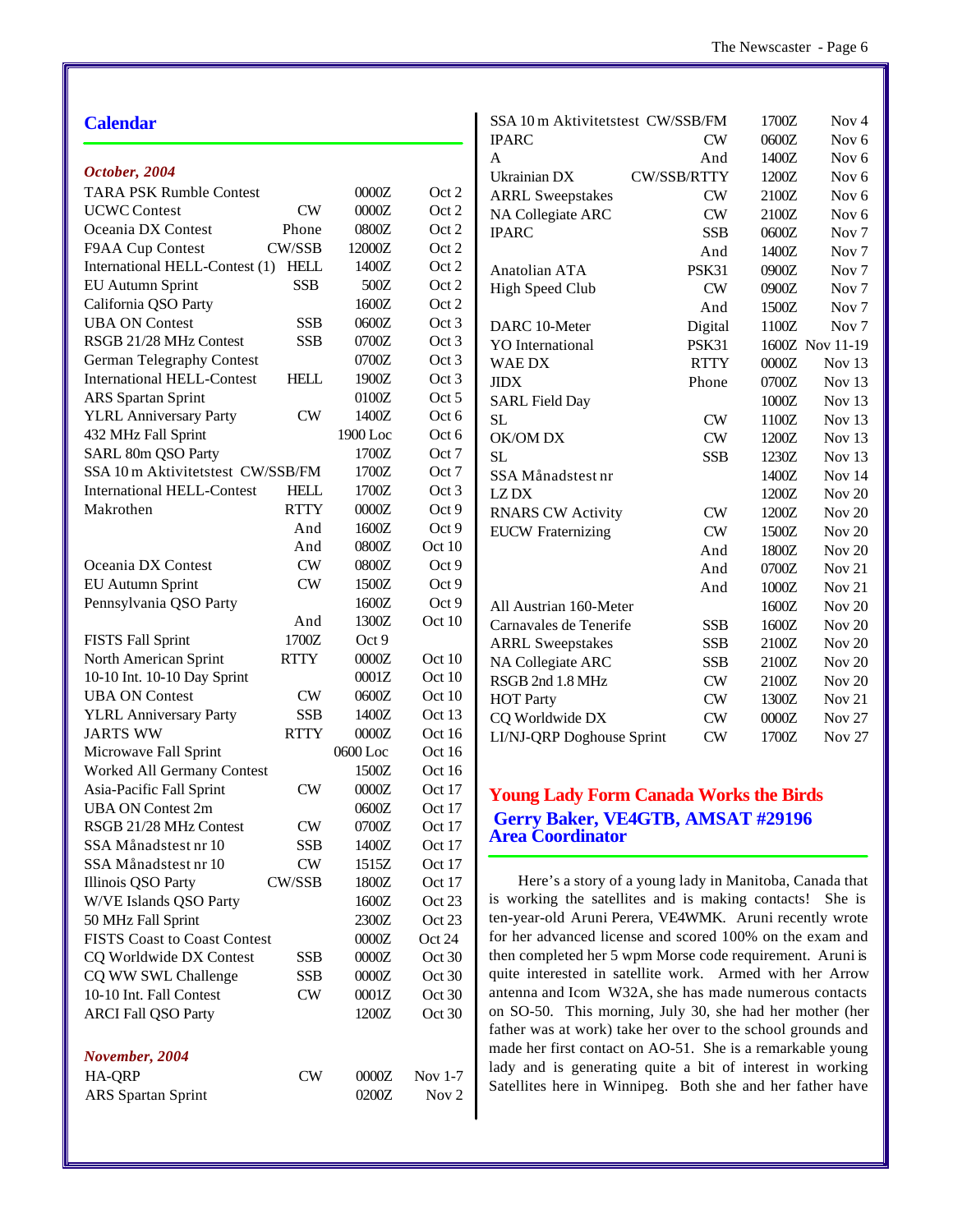offered to assist me in setting up an AMSAT display table at our swap meet in October.

Aruni's father's name is Kumara, VE4WKP and is shown with her in the pictures. Since our original message, Aruni has been nominated to the Project Oscar group. We understand that if she is accepted, she will be only the second international member. The other member being Bill Greene, VE7WFG.

On August 29, 2004 Aruni and Kumara assisted me in a satellite demonstration. Although the weather was less than favorable with rain and a heavy overcast, we had fourteen individuals turn out for this demonstration. As stated weather conditions were poor but several contacts were made on AO-51. I have attached a photo of the gathering while Aruni is making contacts.

Here's what Aruni wrote about her first experience with AO-51:

Hi to the BB...

My name is Aruni Perera, VE4WMK and I am 10 years old. My third attempt to make a contact on AO-51 was during orbit number was 433. On July 30 at 17:39 UTC, I pointed my Arrow antenna toward the AOS azimuth of 10 degrees from my location. The bird was not more than 20 degrees over my horizon. I heard Egon, VE6EGN calling two stations. I couldn't hear anyone calling him back. After his second call I decided to give him a call. He came back to me with strong, fully quieting signal to my Icom IC W32A handheld. I was so excited. We completed our QSO without any interference. After the QSO he even had few words with me since I couldn't complete my AO-51 QSO with him on the



previous night due to QRM. I am ten year old full licensed YL looking forward to making many more contacts on AO-51. Congratulations Echo team! You did a great job. Good luck with your next project. 73, Aruni Perera, VE4WMK

Aruni maintains a log of her contacts on a Web site with the help of Emily Clarke, W0EEC. Are you in Aruni's log? See: <http://www.emilyshouse.com/W0EEC/aruni/> for Aruni's recent contacts.

And also: <http://www.projectoscar.net/feature.php> for more info on Aruni and her satellite work.

# **Notice of Motion By Bob VE4ZAP**

 Motion to amend by-laws 3.12(a) and 3.12(b). Where as the present by-laws read,

3.12(a) The term of office of any member of the Board of Directors shall not exceed three (3) consecutive years.

3.12(b) A member who has served three (3) consecutive years may not serve again without at least one (1) year absence from the Board of Directors.

To be changed to and to read as follows...

3.12(a) A term in office as a Director of the Board shall be one (1) fiscal year.

3.12(b) A Director of the Board can be voted in for a unlimited amount of terms, provided that a majority of the members present and in good standing at a meeting for that purpose, have voted in said director for each term.

3.12(c) Any Director of the Board, appointed to the office of President or Vice president, shall not hold said offices for longer than five (5) consecutive terms and must step down from said positions for at least one (1) term but will be allowed to remain on the Board of Directors in any other position, provided that a majority of the members present and in good standing at a meeting for that purpose, have voted in said director for each term.

Motion made by Bob Hrabi VE4ZAP Seconded by Glen Napady VE4GWN



**Sales & Service of Computers & Software Home repairs offered**

**John, VE4JNF 386 Belvidere Street 885-9278 <http://www.escape.ca/~ve4jnf> ve4jnf@escape.ca**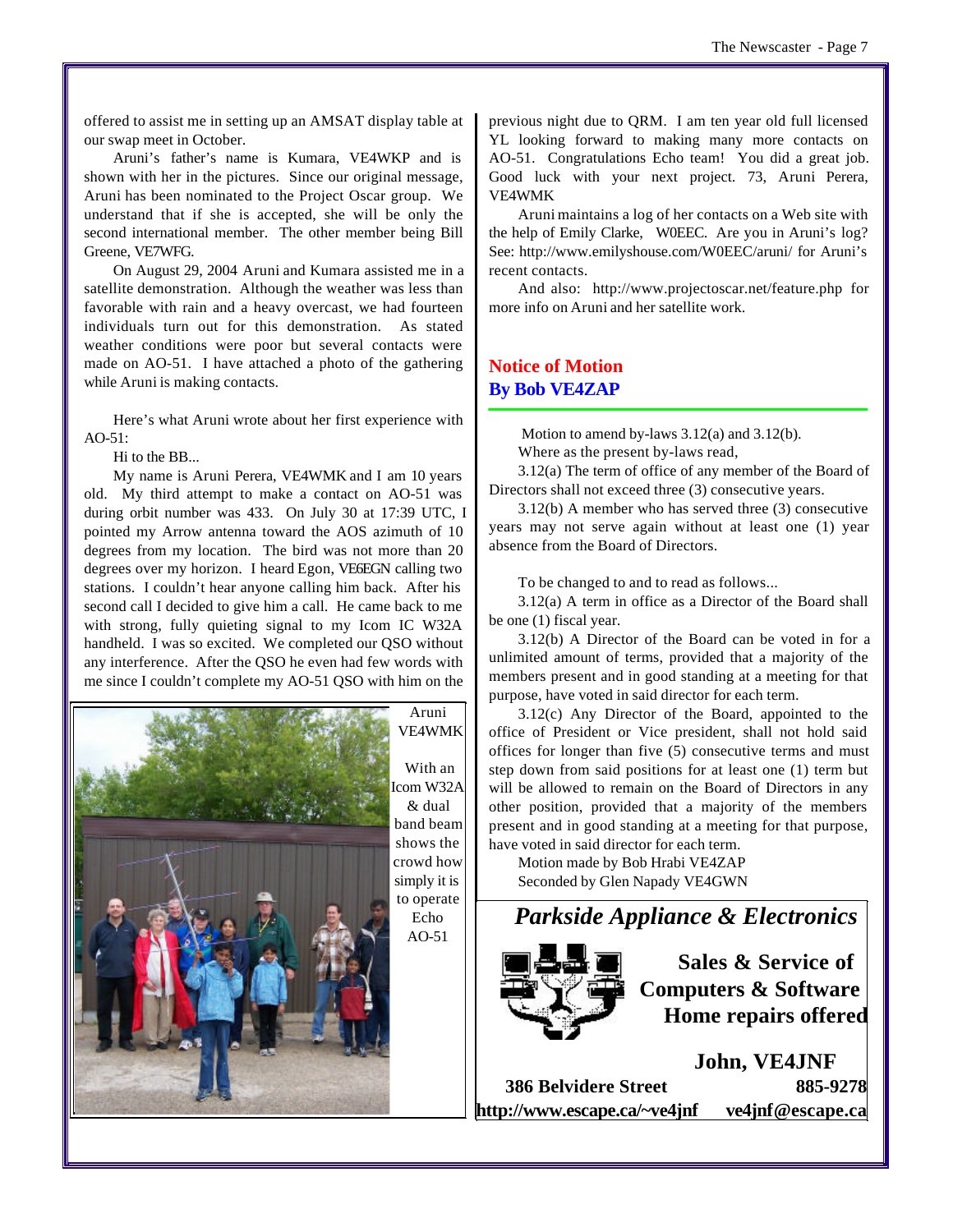# **Minutes for W.A.R.C. September 13, 2004 Submitted by Ed, VE4EIH**

The meeting began at 1942, with the intros being done. There were 42 members in attendance. The previous minutes were accepted. With a small date correction With the ARES the month should have been August instead of October.

#### *Business arising*

The IRLP should be up and running in 2-3 weeks. There was a slight delay due to the DSL. Wayne Warren was unable to attend but he has been in touch with Kang Goh Son DSOCZ. The visitor we had from last month, Kang is getting his VE call sign.

#### *Treasures report.*

*Fred reported that there is \$6397.47 in the account.*

#### *Program*

John announced that Kumar, is unable to be the programing director. John told the members that, there is now a opening on the board. For the upcoming events, October is BPL, and November is Antennas and transmission lines.

#### *Membership*

Mark reported that there was 126 members, with 28 renewals and 2 new members. Mark thanked all those who renewed.

#### *DX Sleuths*

 Adam First asked who has HF, then who chases DX. A few hands went up. Adam was wondering if he was talking to him self. Adam then reported that Kuwait Molowi C7Q,&CE are going until 23 Sept. On all bands. Balarikisl AE6 will be there until 28 Sept. New Caledonia and St. Pierre NN9K are on the air until 18 Sept. Mostly on 30m. Ant Arctic J1RF a Japanese amateur station is running as was Wake Island on 20m. 1RMIV ended the day before. Crete SV9 European and Russian YNO. The South Grearg Islands VP8SGR and Cambodia SU are going until 28 Sept.

#### *ARES*

Jeff talked about CANWARN and that it had just ended. Jeff told about the problems with the SMA to BNC connectors. For the Marathon ARES borrowed a few. Bu has bought its own for later events. The next Manitoba Marathon meeting will be in Jan. Or Feb.

#### *Field day*

Will be given next month.

#### *Ham fest and MARM.*

Glen said they were fun. Glen then asked about next months meeting. John said be on the 18 Oct. With two motions.

#### *Good and Welfare*

Derek talked about the new GMRS General Mobile Radio Service. And how the offset would be 5 megs for repeater usage. Derek then gave a quick run down on the Ind. Canada's gazette proposals of RAC dropping Morse code and other changes. Amateurs have until 20 Oct. To send recommendations.

#### *Flea Market*

The Flea market will on the 17 Oct, at the Heritage-Victoria Community Club.

Glen and Tedd motioned to adjourn the meeting.

Yuri won the 50/50 draw of \$17.50 while Tedd won the membership draw of a tool kit.

### **RAC Bulletin 04-22E -**

# **Industry Canada Gazette Notice DGRB-003-04 on Morse Code.**

On Saturday, 28 August, 2004, Industry Canada published Canada Gazette Notice DGRB-003-04 - Consultation on "Recommendations from Radio Amateurs of Canada to Industry Canada Concerning Morse Code and Related Matters", and invited comments. Amateurs have sixty days in which to respond.

The RAC Proposal deals with the WRC-2003 decisions concerning Morse as a mandatory qualification for HF operation in the Amateur Service. RAC has recommended that Industry Canada delete the mandatory requirement for Morse testing but leave it as a voluntary qualification as it may be required for reciprocal operation in those countries retaining a Morse requirement.

Amateurs should address comments to Industry Canada as directed in the Notice. RAC recommends that Canadian amateurs endorse this proposal. Amateurs with questions for RAC should direct them to their regional RAC Director. The Notice is available at:

<http://strategis.ic.gc.ca/epic/internet/insmt-gst.nsf/en/sf0645> 6e.html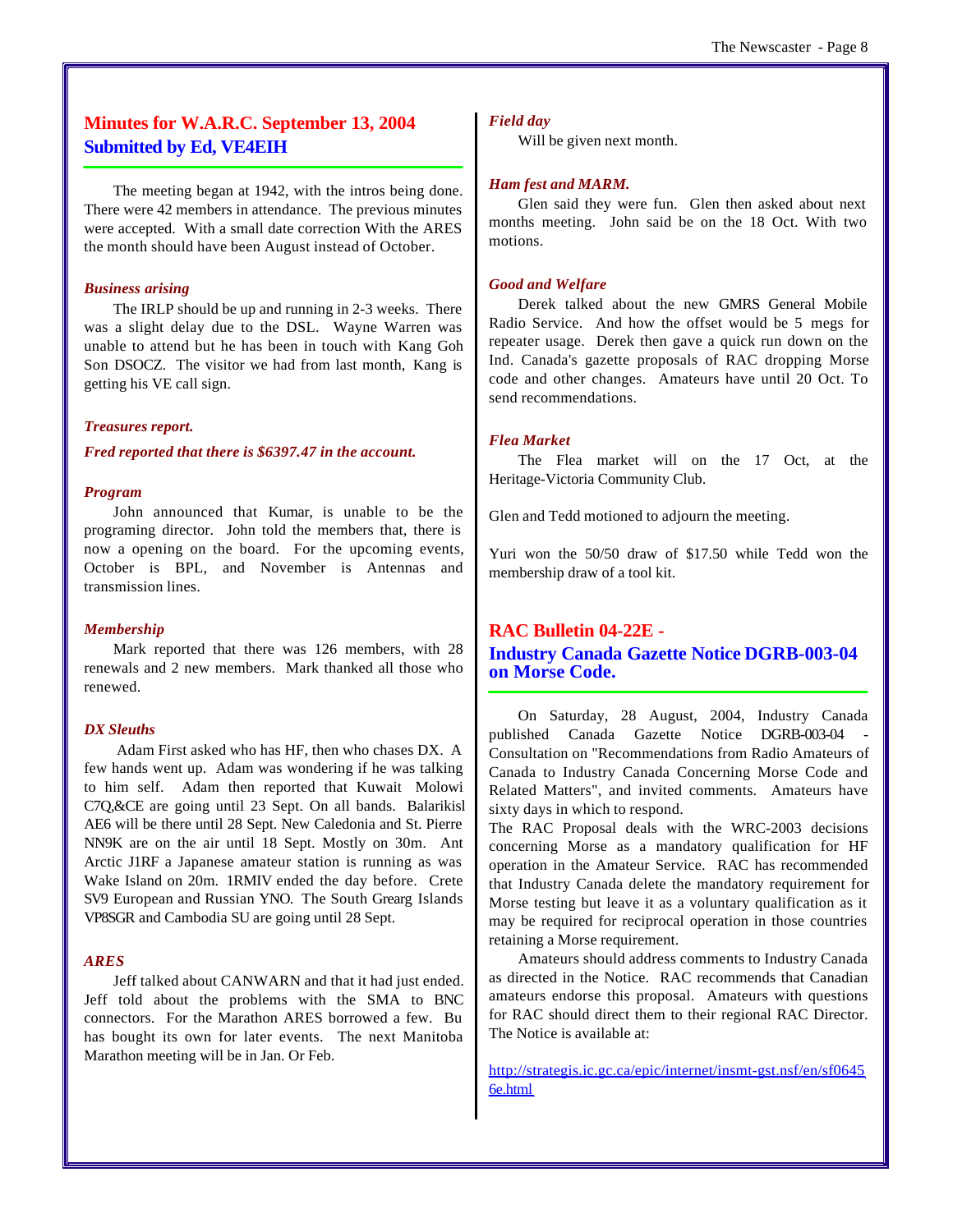# **Notice of Motion By Glen VE4GWN**

To be voted on at the AGM - October 2004

Move that the By-laws article 3:3 be changed back to read as follows:

"3.3: The Board of Directors shall be elected annually by ballot by a majority of the members present and in good standing at a meeting called for that purpose. The number of Directors elected in excess of six (6) may be varied from time to time at the discretion of the Board of Directors. The officers of the corporation shall be appointed from among the Directors elected from the general membership as follows: President, Vice-president, Secretary, Treasurer and Two Directors at Large."

Motion by Glen VE4GWN Seconded by Bob VE4ZAP

At the June 2003 meeting the By-laws were amended to read as follows:

"3.3: The Board of Directors shall be elected annually by ballot by a majority of the members present and in good standing at a meeting called for that purpose. The number of Directors elected in excess of nine (9) may be varied from time to time at the discretion of the Board of Directors. The officers of the corporation shall be appointed from among the Directors elected from the general membership as follows: President, Vice-president, Secretary, Treasurer, Flea Market Coordinator, Field Day Coordinator, Program Coordinator, Membership Coordinator and One (1) Director at Large"

Since this change in the By-laws the WARC board of directors has only had 6 members. There seems to be a lack of interest of the members to fill positions on the Board. The main reason for the change was to make the Flea Market and Field Day Coordinators members of the Board. Since both Coordinators are only required for a short period of time each year I feel that article 3:6 (below) covers this requirement.

"3.6: The Board of Directors may appoint standing committees and ad-hoc committees and special committees as needed and the president shall be an ex-officio member of all such committees."

Since this is a change in the by-laws it has to be passed on to the Secretary in writing 30 days before the vote, and to members 1 week before the vote. I'm asking to have this printed in the September Newscaster to be voted on during the October AGM.

# **CW FOREVER By Edd Balley, G4KLQ**

You must have, at times, thought into the past, Where some things go out, while others last. What comes to my mind is the Old Morse Code, That has weathered the storms from any abode.

To talk with one's fingers is surely an art, Of any info you care to impart, In most conditions the signals get through, While the same about phone is simply not true.

Those dits and dahs cut through the trash, Of nearby noise or lightning's crash, To the sensitive ears of the ham receiver, Who records this data with ardent fever.

He knows he's doing something unique, (in such poor conditions, that's quite a feat!) To roger the message that came off the air, These brass pounders sure do have that flair.

They say Morse ops are a dying breed, But don't despair, there's always that need, That when conditions get rough for the new automation, Be rest assured there'll be need for your station.

CW is dying? believe it never, This mode will be 'round for ever and ever, But one thing is sure, that we really need, Is to relay our knowledge to the younger breed.

To carry the torch, long after we're gone. To send Morse Code through the air like a song. When at last, Silent Keys pull that final lever, We can rest in peace, it's CW forever.

The preceding poem was found amongst some private papers belonging to Edd Balley, G4KLQ, now sadly a silent key. The poem, attributed to Jim Hatherley WA1TBY and dated 7th April 1985 was kindly forwarded by his daughter (who now lives in Germany) to Gordon G3LZT. As you may know Ed was a very keen CW operator, and was also a member of the Kidderminster Radio Club. I respectfully dedicate this to his memory. G3LZT